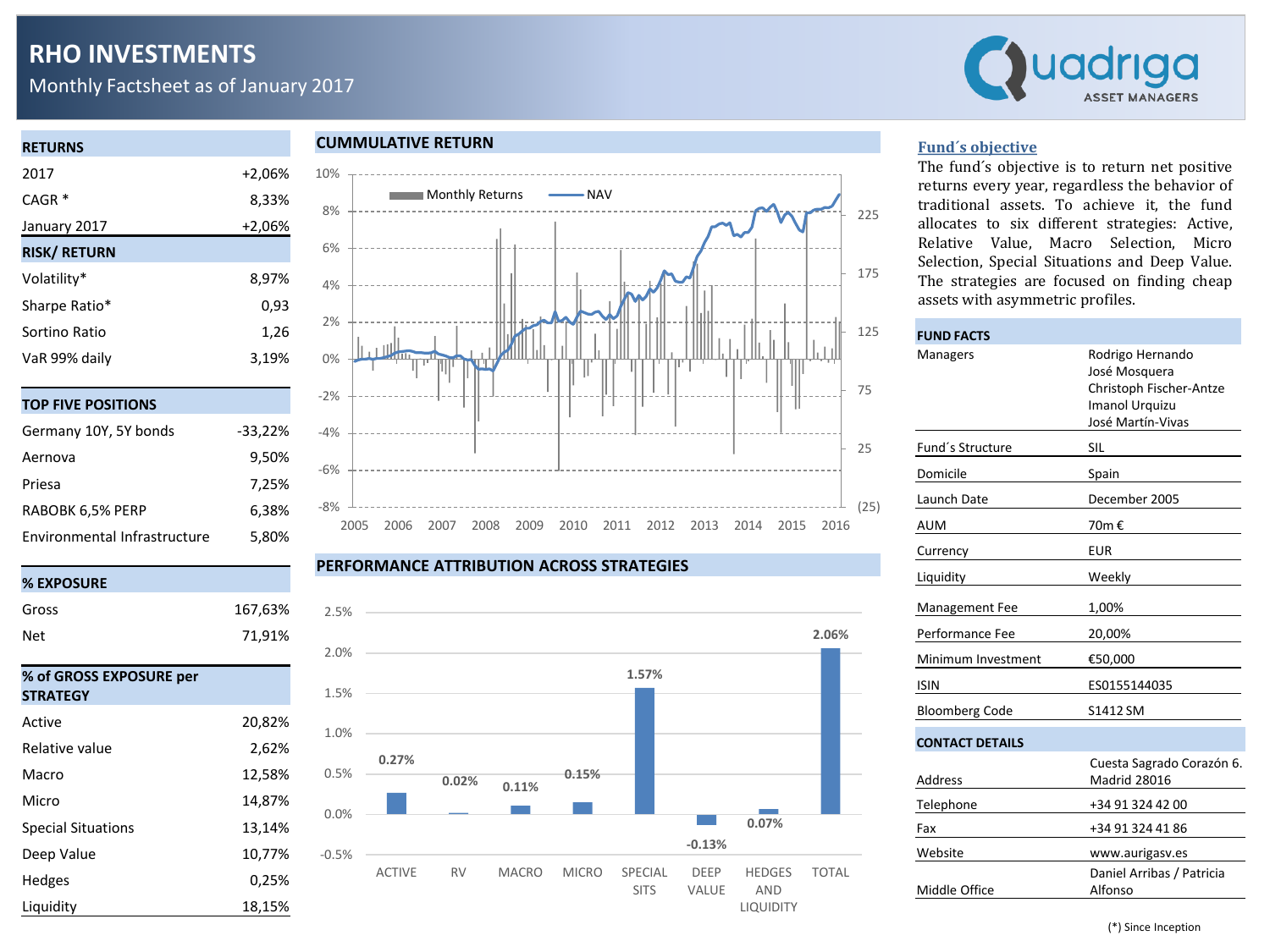|      | <b>MONTHLY RETURNS</b> |          |          |          |          |          |          |          |          |          |          |          |           |                   |        |
|------|------------------------|----------|----------|----------|----------|----------|----------|----------|----------|----------|----------|----------|-----------|-------------------|--------|
|      | Jan                    | Feb      | Mar      | Apr      | May      | Jun      | Jul      | Aug      | Sep      | Oct      | Nov      | Dec      | Year      | <b>Volatility</b> | Sharpe |
| 2006 | 1,22%                  | 0,73%    | 0,00%    | 0,42%    | $-0,59%$ | 0,63%    | 0,07%    | 0,77%    | 0,82%    | 0,89%    | 1,78%    | 1,17%    | 8,17%     | 2,17%             | 2,03   |
| 2007 | 0,31%                  | 0,35%    | 0,27%    | $-0.61%$ | $-1,01%$ | 0,06%    | $-0.33%$ | $-0.18%$ | 0,38%    | 1,27%    | $-2,23%$ | $-0,66%$ | $-2,41%$  | 3,05%             |        |
| 2008 | $-0.81%$               | $-1,25%$ | $-0.41%$ | 1,82%    | 0,05%    | $-2,60%$ | $-1,01%$ | 0,48%    | $-5,08%$ | $-3,34%$ | 0,36%    | $-0,53%$ | $-11,82%$ | 6,47%             | $\sim$ |
| 2009 | 0,65%                  | $-2,00%$ | 6,52%    | 7,09%    | 3,03%    | 1,38%    | 4,66%    | 6,22%    | 1,41%    | 2,18%    | 1,87%    | 0,05%    | 37,98%    | 9,79%             | 3,88   |
| 2010 | 1,63%                  | 0,51%    | 2,32%    | 0,77%    | $-1,75%$ | $-0.05%$ | 7,45%    | $-6,03%$ | 0,73%    | 2,06%    | $-3,13%$ | $-1,41%$ | 2,52%     | 11,42%            | 0,22   |
| 2011 | 4,70%                  | 3,80%    | $-0.98%$ | $-0.89%$ | $-0.16%$ | 1,38%    | 0,50%    | $-3,08%$ | $-1,90%$ | 3,15%    | $-2,52%$ | 1,66%    | 5,44%     | 8,73%             | 0,62   |
| 2012 | 5,92%                  | 4,21%    | 3,62%    | $-0.68%$ | $-4,10%$ | 3,51%    | $-2,57%$ | 1,93%    | 4,24%    | $-1,80%$ | 2,28%    | 4,11%    | 22,07%    | 11,13%            | 1,98   |
| 2013 | 4,81%                  | $-1,89%$ | 0,39%    | $-3,62%$ | $-0.42%$ | $-0.16%$ | 2,89%    | $-0.66%$ | 5,30%    | 5,17%    | 2,52%    | 3,72%    | 19,05%    | 10,28%            | 1,85   |
| 2014 | 2,62%                  | 4,00%    | $-0.02%$ | 1,14%    | 0,31%    | $-0.94%$ | 1,10%    | $-5,12%$ | 0,56%    | $-1,06%$ | 1,89%    | $-0,10%$ | 4,19%     | 7,81%             | 0,54   |
| 2015 | 2,20%                  | 6,55%    | 0,91%    | 0,16%    | $-1,26%$ | 1,58%    | 1,06%    | $-2,85%$ | $-3,98%$ | 3,02%    | 0,93%    | $-1,43%$ | 6,66%     | 9,67%             | 0,69   |
| 2016 | $-2,68%$               | $-2,63%$ | $-0,79%$ | 7,87%    | $-0,09%$ | 1,07%    | 0,37%    | $-0,09%$ | 0,70%    | $-0,18%$ | 0,59%    | 2,28%    | 6,22%     | 9,37%             | 0,66   |
| 2017 | 2,06%                  |          |          |          |          |          |          |          |          |          |          |          | 2,06%     |                   |        |

# **COMPARATIVE RISK/RETURN**

|                            |         | <b>RETURNS (CAGR)</b> |                 | <b>VOLATILITY</b> |        |                        |  |  |
|----------------------------|---------|-----------------------|-----------------|-------------------|--------|------------------------|--|--|
|                            | 5 years | 3 year                | Since Inception | 5 years           | 3 year | <b>Since Inception</b> |  |  |
| <b>RHO Investments</b>     | 10,57%  | 5,49%                 | 8,33%           | 9,33%             | 8,70%  | 8,97%                  |  |  |
| Stoxx 600                  | 7,20%   | 3,74%                 | 1,36%           | 11.93%            | 13,03% | 14,91%                 |  |  |
| <b>Iboxx EUR Corporate</b> | 4.78%   | 3,35%                 | 4,00%           | 2.97%             | 2.79%  | 4,04%                  |  |  |

## **RISK CONCENTRATION AND DISTRIBUTION METRICS (1)**



**Number of Positions per Strategy**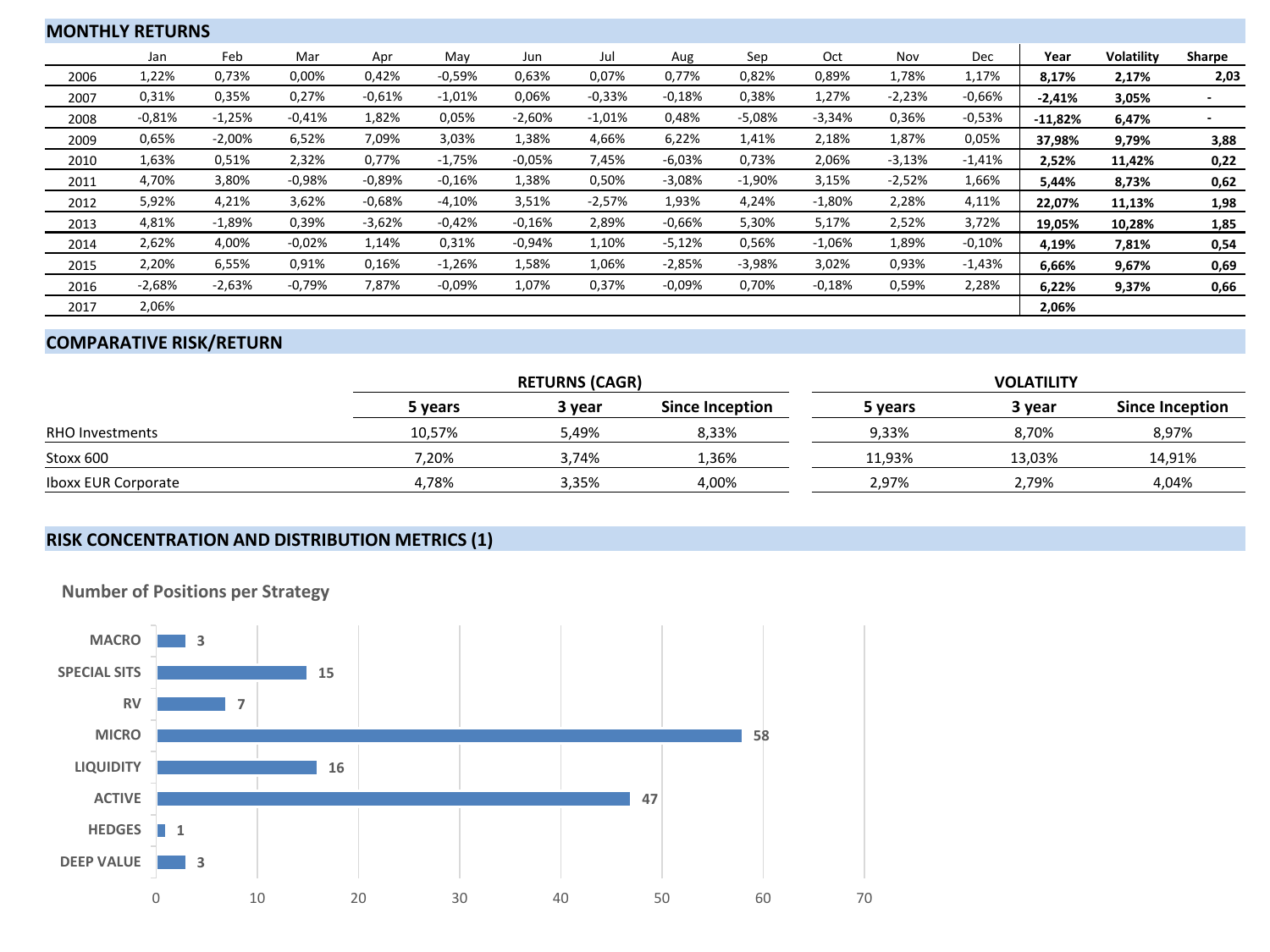## **RISK CONCENTRATION AND DISTRIBUTION METRICS (2)**



#### **Net Notional Exposure By Country**

#### **Daily VaR**





#### **Gross Notional Exposure by Sector**

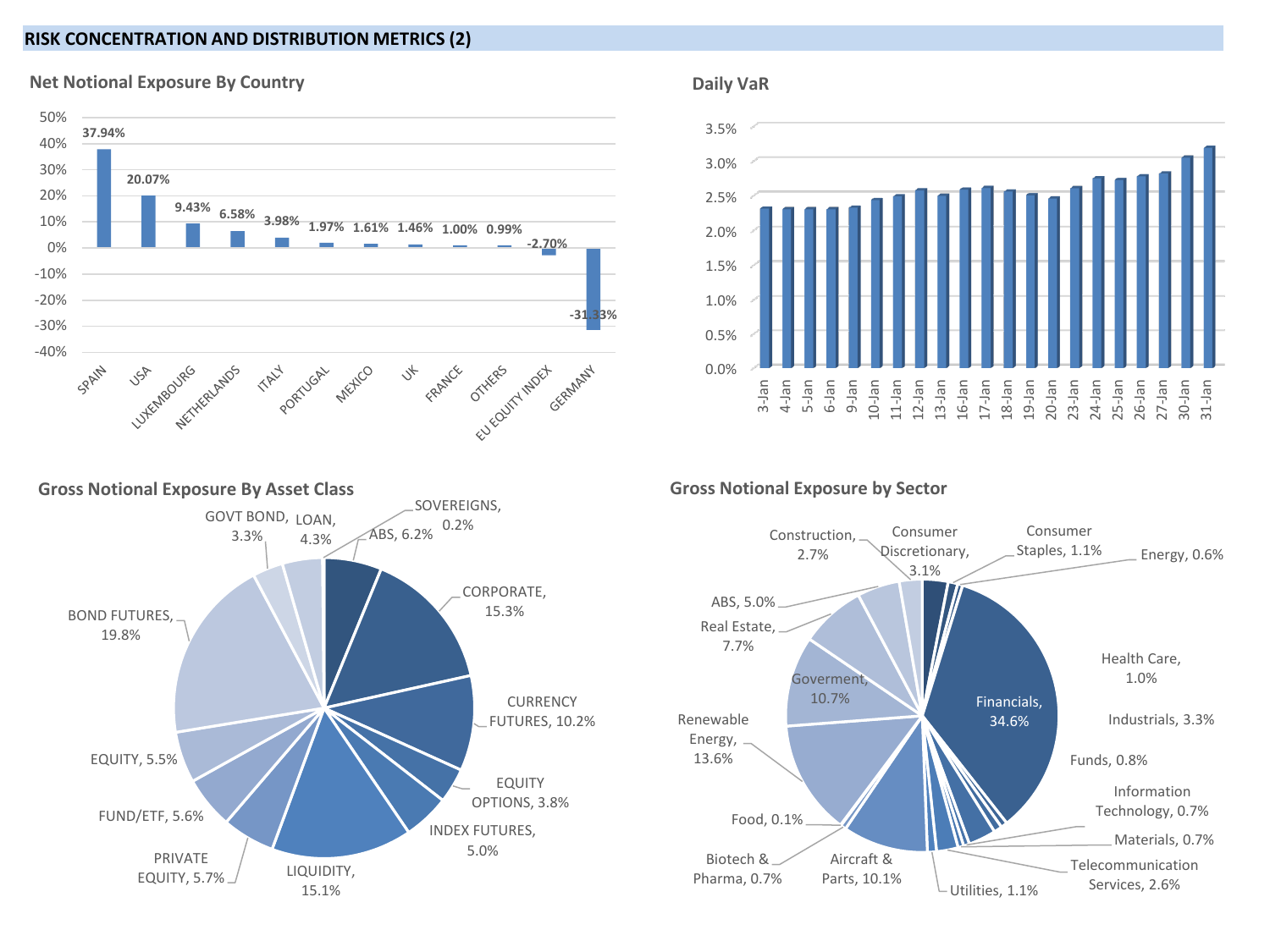### **MARKET AND PORTFOLIO COMMENTARY**

#### **MARKET BACKDROP**

- European equities traded sideways for the better part of January, before selling off into month end as the recently inaugurated US president Donald Trump thus far managed to only emphasise the protectionist and populist agenda of his electoral campaign via executive orders of dubious constitutional validity, whilst leaving the market still anxiously waiting for him to deliver on his "reflationary" policy promises. The Euro Stoxx 50 dropped -1.81% in January, while the S&P 500 gained +1.79%, which can be mainly attributed to the US dollar selloff, as the new Trump administration did their best to talk down the dollar.
- The ECB did not modify their asset purchase program any further during their monetary policy meeting on January 19th. ECB President Mario Draghi did his best to talk down the increase in inflation seen in December by attributing it to a transitory increase in energy prices, and arguing that core inflation has yet to show a convincing upward trend. The markets did not agree entirely with his assessment and sent 10yr Bund yields +22.8 bps higher, to end the month at 0.44% after CPI readings showed beyond-consensus increases in Eurozone YoY inflation. Oil prices however decreased by -3.38% throughout January. Comments from ECB policymakers in late January indicated that tapering would not be a topic of conversation until after the summer. Notwithstanding, there was a significant widening in periphery vs. core spreads, as 10yr Italy vs. Germany spread moved by +20.9 bps on the month to +180.9 bps. The sentiment in government bond markets seems nervous with the tapering threat looming in the background, and political uncertainties also taking a toll on spreads: 10yr France vs. Germany widened +12.4 bps on the month to 60.2 bps, as polls showed increasing support for the nationalist far-right presidential candidate Marine Le Pen.
- Credit primary markets were very busy this month, as issuers rushed to get funding done before potential further increases in interest rates in the US and potential tapering discussions in the second half of this year in Europe. New issuance in US investment grade stood at over US\$ 225bn, which marks a record-high dating back to at least 2014, whilst total January issuance in Europe was well over EUR 200bn, which constituted a total volume increase of 65% vs January 2016.
- The Euro rose +2.54% against the US dollar to finish the month at 1.0784, as an adviser to the Trump administration accused Germany to keep the Euro artificially low to give its export-heavy economy a boost. The aforementioned allegations came on the heels of prior statements from US president Donald Trump that China would manipulate the yuan to its advantage as well as multitude other protectionist accompanied with executive orders to renegotiate international trade agreements, which saw several emerging market currencies such as the Mexican peso suffer as a result.
- Spanish GDP grew by an annualized pace of +3.0% in Q4 2016, with inflationary pressures on the rise (CPI +3.0% YoY vs. +1.6% YoY prior). The PP-led minority government did not manage to come to an agreement on the 2017 budget with the opposition. This is very likely to put much-needed fiscal policy adjustments on hold until at least May 2017, when the main opposition party PSOE will agree elect their new leader and policy lines, thus jeopardising meeting budget deficit targets set by the EU.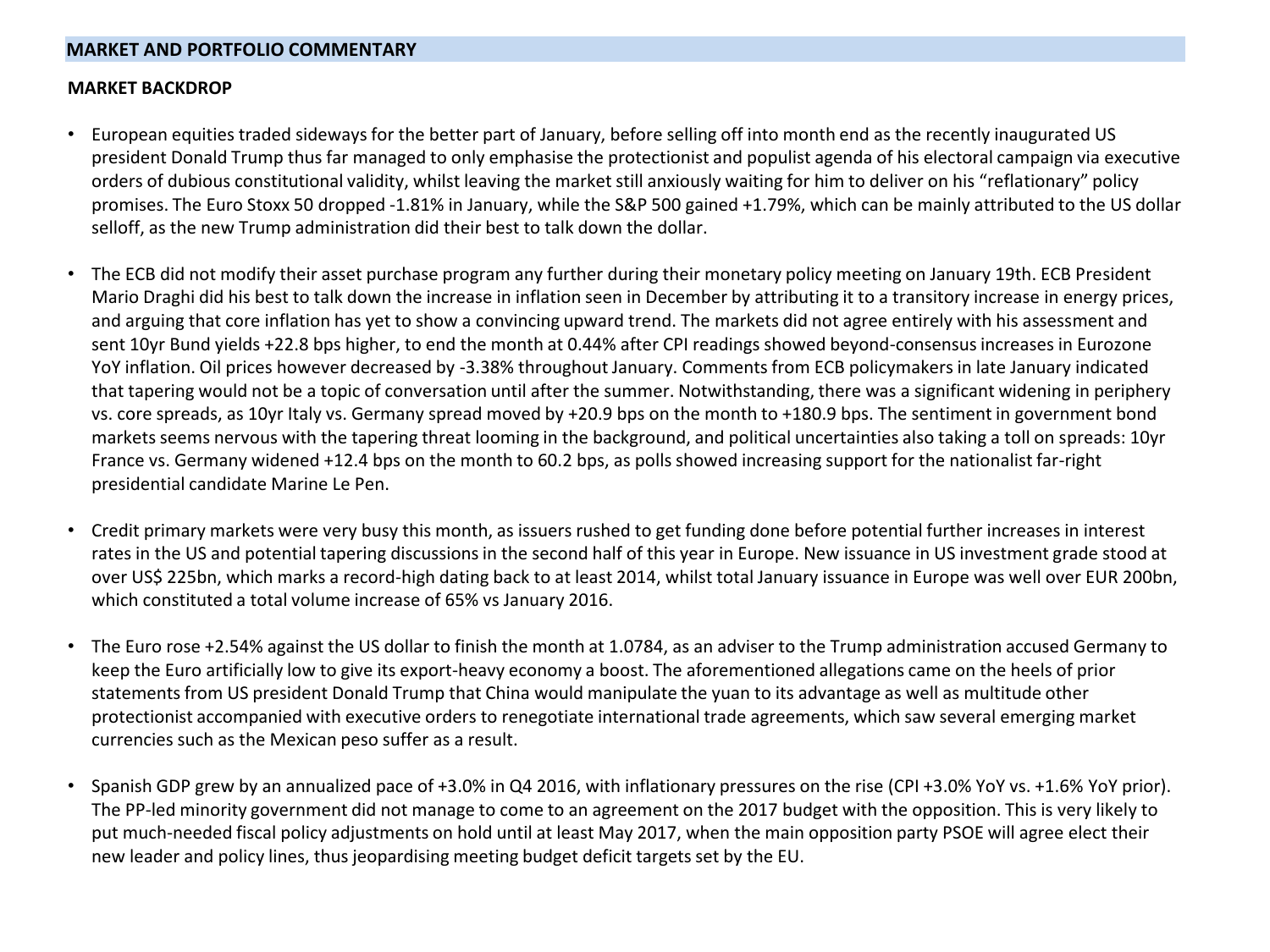#### **PERFORMANCE AND RISK**

- Once again we are very happy to announce a very solid performance despite a very uncertain and treacherous investment environment plagued by doubts about the "Trump reflation trade", a potential new global geopolitical regime, and the rise of populist politics across the globe, all of which create a fairly uncertain investment outlook. In this environment we are confident that our optionality-driven investment ethos will continue to provide optimal risk-adjusted returns to our investors.
- The fund returned +2.06% net of fees in the month of January, largely driven by Special Situations strategies as we had anticipated in our previous newsletter.
- In terms of risk usage we have continued to play along the strategy outlined in November: capitalise on a higher dispersion of asset returns via a cautious increase in gross leverage in order to further allocate to Relative Value, Active strategies, and (to a lesser extent) to growing opportunities we see in the Macro strategies, whilst at the same time keeping the levels of net exposure at moderate levels . Gross exposure was relatively unchanged month on month (down from 170% in December to 168% at end of January), whilst net exposure saw a moderate increase (from 64% in December to 72% in January). Overall levels of risk utilisation in VaR terms remain at moderate levels with the fund posting a 1day 99% VaR/NAV of 3.19% at the end of the month. Whilst that magnitude of statistical risk would be equivalent to a 103% exposure to the Eurostoxx 50, the realised average volatility of the fund on the month was only 30% of that of the Eurostoxx 50 for an outperformance of 387bps. Despite risk levels having broadly increased from December in terms of published static exposure at month end, the average daily 1dayVaR/NAV utilisation dropped 5% month on month (from an average 2.72% throughout December down to 2.58% ) and cash buffers remained very high at close to 30% of the fund´s NAV thus establishing a more defensive overall profile than that implied by static VaR metrics.
- Virtually all strategies (the exception being a modest -0.13% drawdown in Deep Value) produced positive results in January, although the overall gain was largely driven by Special Situations. As largely anticipated in our previous newsletters, much of the optionality of the portfolio built within the Special Situations and Deep Value strategies will see the envisaged catalysts play out in Q1 and Q2 2017. January already developed some of these, and Special Sits returned 1.57%, largely driven by our play on the consolidation of Spanish domestic bank BMN with Bankia via investment in the mezzanine tranche of a Spanish LT2s-collateralised CDO acquired at distressed prices, by the conversion of a senior unsecured loan into Amper shares which we proceeded to sell at a substantial profit, but also by exiting our positioned in restructured senior Isolux debt following what we perceived as a very negative results and strategy update by the company, which completely altered our investment thesis. The sale of Isolux debt generated a mark-to-market gain of 0.21% for the fund, although a net loss from our original entry point, but which was validated by the 50% collapse in senior restructured debt following our exit. We did however retain a minor exposure via the subordinated-equity strip, which offers smaller exposure on default and better optionality.
- Our aim to further allocate risk to the "Active" Strategies bucket also yielded good returns, as the strategy contributed 27bps to overall performance, boosted by higher levels of primary activity in credit and government markets, higher single stock volatility around the earnings season, as well as larger intraday dispersion across liquid asset returns.
- January also saw a steady performance of our directional strategies. Macro returned 0.11% net of fees driven by the performance of our bearish stance on European rates, as strong CPI readings across the Eurozone validated our thesis of a gradual build up of inflationary pressures against a backdrop of disproportionately lax ECB policy. Micro delivered 15bps of performance largely driven by a recovery in Spanish real estate and construction stocks within the portfolio and a positive repricing of our "value" portfolio and associated call writing.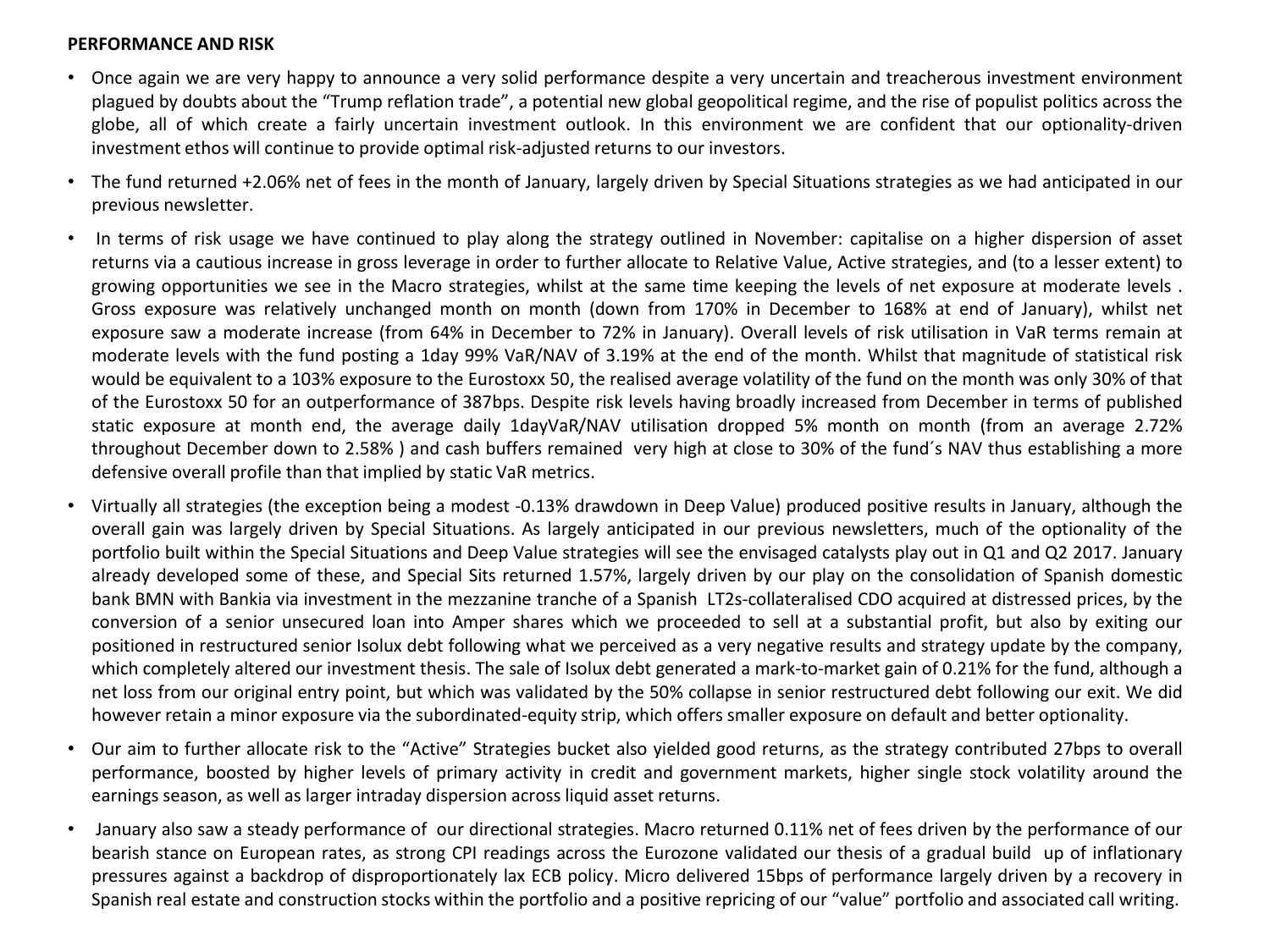• Disappointingly and despite a substantial increase in the dispersion of valuations (for instance, forward P/E metrics within the S&P500 show the most amount of dispersion since mid 2009) our Relative Value bucket remains underutilised. We do not seem to be alone in this predicament as prime brokers widely report low levels of leverage across hedge funds (for instance BAML HF clients average leverage stood at a historically low 2.07x), and the net short interest on the S&P500 (ex-ETFs) stood at 3.6% of float (lowest since 2014). However, we feel that the dispersion of returns although promising, has largely taken place across sectors as a result of broader asset allocation decisions (fully pricing the "Trump reflation" story), and not enough has happened within sectors (other than banks). Overall Relative Value generated disappointing mere +2bps of performance driven by relative positioning in OTM long-short option pairs (e.g. short BBVA 6.5 March calls vs short banco Santander March puts) in a context of lower implied vols which also generated less theta income.

## **INVESTMENT OUTLOOK**

• **INVESTMENT THESIS 1:** Our main thesisstated in the previous newsletter, remains undented, but with a few new caveats.

Last month we wrote: "So, what is "Trumponomics" all about? Well, nobody really knows, and we are no wiser. Whilst we strongly believe in a reflation trade (but purely supported on recent macro data like US wage growth or a sharp rebound in Chinese PPI from 2015 lows), we have no hopes pinned on a fiscal and economic policy with still many unknowns. Whilst is tempting, given the names in the new US cabinet and in the parallels established to "Reaganomics", to sponsor a widespread equity rally, the truth is that the starting point in terms of valuation metrics is very different, as we highlighted in our previous newsletter. We do believe however that the trade is better expressed in a short stance in European rates. These have lagged substantially the move (and for good reasons) seen in USTs, but given the "undercover" beginning of ECB accommodation removal, and potential inflationary signs emanating for China (which accounts for over 20% of all EU import and which thus far had been exporting deflation globally), we believe the short in EU rates offers the best risk/reward *on valuation grounds."*

• Well, we are all unfortunately starting to learn all about Mr Trump´s policies. However, little has perspired in terms of policy specifics other than executive orders aimed at border control and a confirmation of Mr Trump´s protectionist ambitions. Whilst talks of fiscal stimulus look very promising and should substantially boost aggregate domestic demand and corporate profits, the impact on economic growth of barriers to international trade, and the effect of higher inflation could very well negate much of the magical promises of "supply-side" economic alchemy. Furthermore, available reports point at extreme hedge fund positioning for the "reflation trade" (USTs shorts, long copper, long cyclicals vs short defensives, and long US bank stocks in particular), and we all know how over crowded trades tend to unfold…

INVESTMENT ACTION: We remain very comfortable with our short European rates position as is better sheltered from the weak technicals of short US Treasuries. We are considering migrating some of this outright short on a further 20bps move higher to outright shorts in SPGBs and peripheral EGB wideners.